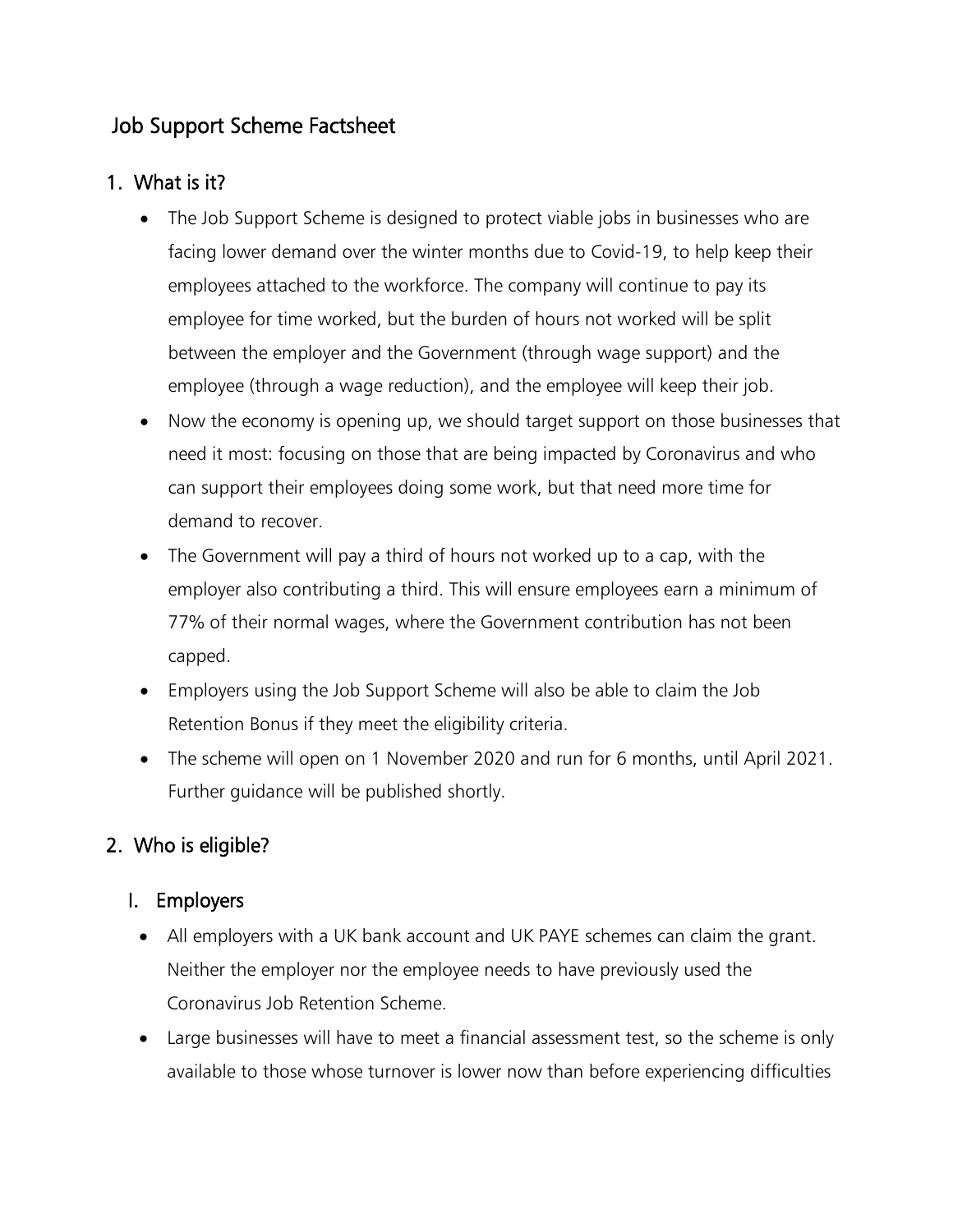from Covid-19. There will be no financial assessment test for small and medium enterprises (SMEs).

• Our expectation is that large employers using the Job Support Scheme will not be making capital distributions, such as dividend payments or share buybacks, whilst accessing the grant. Further details will be set out in guidance.

#### II. Employees

- Employees must be on an employer's PAYE payroll on or before 23 September 2020. This means a Real Time Information (RTI) submission notifying payment to that employee to HMRC must have been made on or before 23 September 2020.
- In order to support viable jobs, for the first three months of the scheme the employee must work at least 33% of their usual hours. After 3 months, the Government will consider whether to increase this minimum hours threshold.
- Employees will be able to cycle on and off the scheme and do not have to be working the same pattern each month, but each short-time working arrangement must cover a minimum period of seven days.

#### 3. What does the grant cover?

- For every hour not worked by the employee, both the Government and employer will pay a third each of the usual hourly wage for that employee. The Government contribution will be capped at £697.92 a month.
- Grant payments will be made in arrears, reimbursing the employer for the Government's contribution. The grant will not cover Class 1 employer NICs or pension contributions, although these contributions will remain payable by the employer.
- "Usual wages" calculations will follow a similar methodology as for the Coronavirus Job Retention Scheme. Full details will be set out in guidance shortly. Employees who have previously been furloughed, will have their underlying usual pay and/or hours used to calculate usual wages, not the amount they were paid whilst on furlough.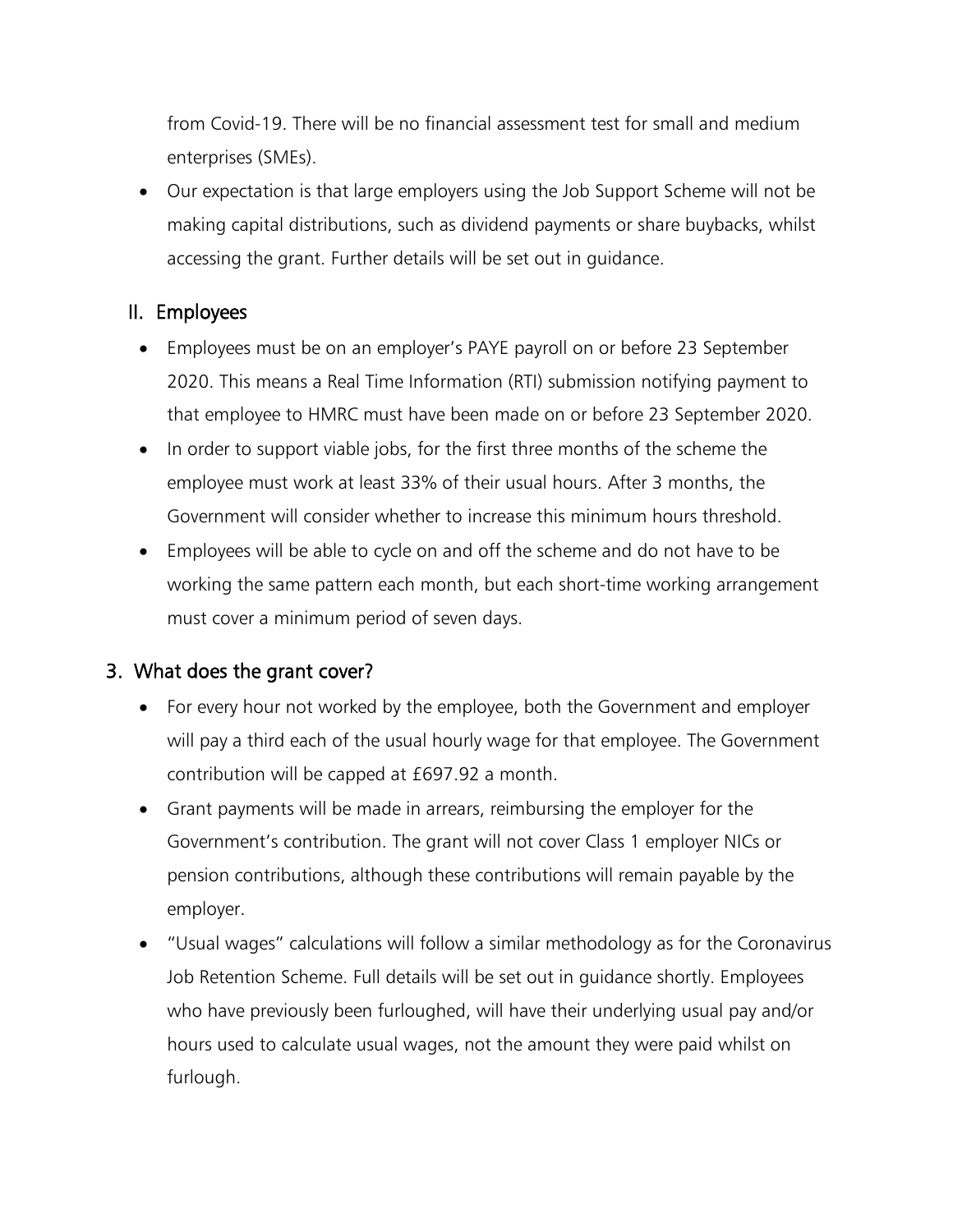• Employers must pay employees their contracted wages for hours worked, and the Government and employer contributions for hours not worked. Our expectation is that employers cannot top up their employees' wages above the two-thirds contribution to hours not worked at their own expense.

#### 4. What does it mean to be on reduced hours?

- The employee must be working at least 33% of their usual hours.
- For the time worked, employees must be paid their normal contracted wage.
- For time not worked, the employee will be paid up to two-thirds of their usual wage.
- Employees cannot be made redundant or put on notice of redundancy during the period within which their employer is claiming the grant for that employee.

## 5. How can I claim?

- The scheme will be open from 1 November 2020 to the end of April 2021. Employers will be able to make a claim online through Gov.uk from December 2020. They will be paid on a monthly basis.
- Grants will be payable in arrears meaning that a claim can only be submitted in respect of a given pay period, after payment to the employee has been made and that payment has been reported to HMRC via an RTI return.

#### 6. HMRC checks

- HMRC will check claims. Payments may be withheld or need to be paid back if a claim is found to be fraudulent or based on incorrect information. Grants can only be used as reimbursement for wage costs actually incurred.
- Employers must agree the new short-time working arrangements with their staff, make any changes to the employment contract by agreement, and notify the employee in writing. This agreement must be made available to HMRC on request.
- Our intention is that employees will be informed by HMRC directly of full details of the claim.